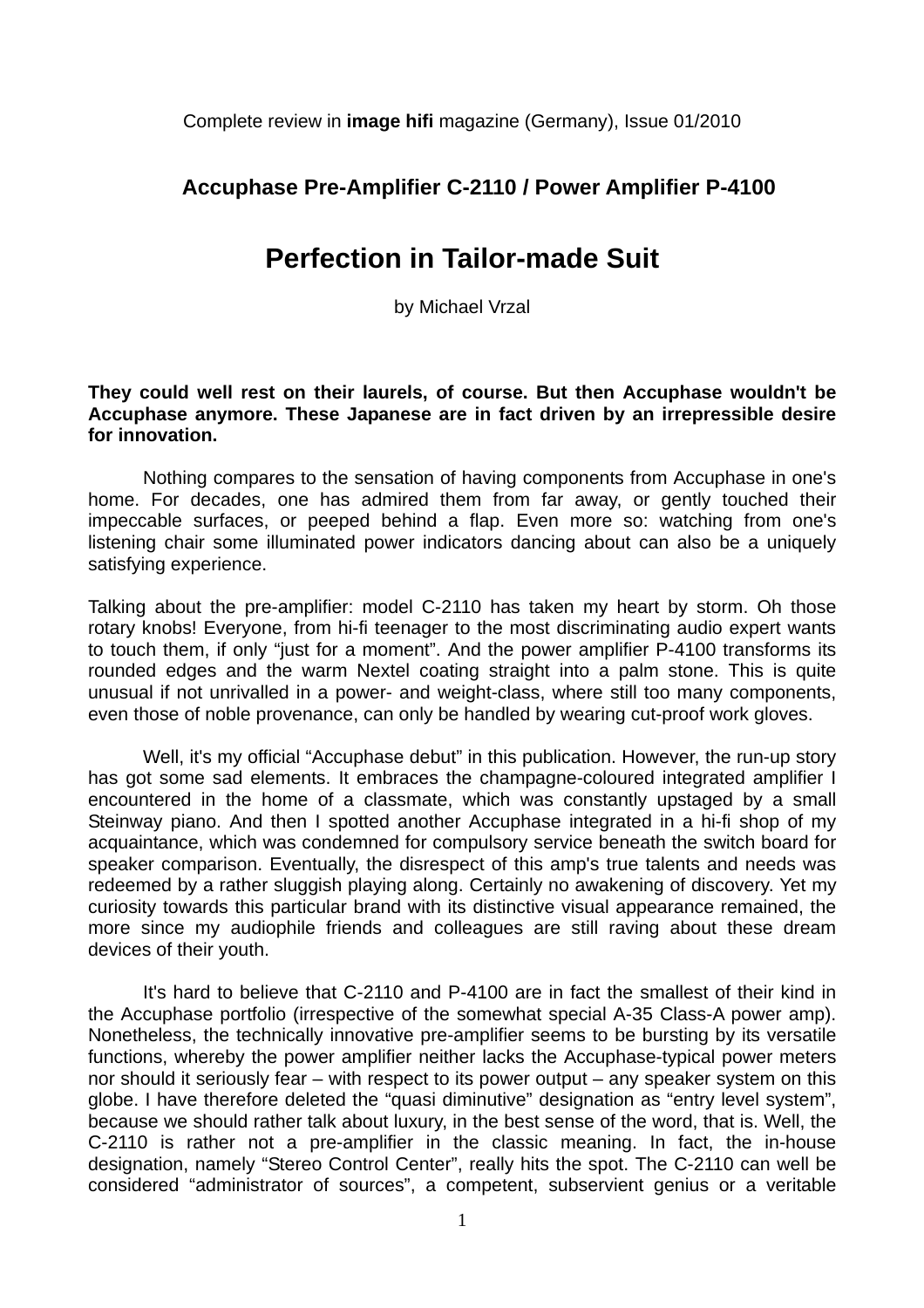completely worry-free deal. In its "full-function" stage, altogether 10 signal sources may be

connected and, indeed, each format has also been provided in form of RCA and balanced XLR inputs (the latter twofold, in case – next to a CD player – someone would like to connect also a separate external phono-amplifier with balanced outputs). In addition, you'll find two installation slots for Accuphase's option boards AD-20 (for MC/MM cartridges) and/or the 24-Bit/96-kHz digital board DAC-20, featuring digital inputs in either RCA or optical variety, and which will be happy to receive high-resolution signals even from your PC. Wow!

 Beneath the LED function indicator window, a flap is hiding everything keepers of the true high-end doctrine are always warning you about, and which in ideal situations, i.e. an acoustically perfect listening room and a perfectly matched harmony of all components in the chain, you may not really need. Yet in the hell of daily reality you may likely be inclined to kiss the hands of those engineers in Japan who have provided them: tone controls with selectable turnover frequencies, phase inversion button, mono switch, threestep selector for signal gain, loudness compensation and quite a few things more. I personally consider it an unfortunate misinterpretation of audiophile purism that such beneficial features have been almost completely banned from high-end components in these days. Kudos to the engineers at Accuphase who are still mastering and exercising the art of combining highest sound quality with user-friendliness, something that has evidently become quite uncommon in the meantime.

 It's therefore no small wonder that the power amplifier, too, isn't merely equipped with a power switch. Four pair of the finest speaker terminals may be selected by means of a rotary switch for either separate or common operation in order to serve comfortable biwiring/amping. The second rotary switch at the front panel allows the selection among different settings for the amp's input gain. Thus, it is possible to achieve a perfect adaptation to the efficiency of the employed speaker system, particularly in combination with the same function of the pre-amplifier. Lastly, a rotary switch at the rear panel provides the facility of selecting among three operating modes, namely stereo power, biamping of a speaker (dubbed dual-mono) or bridged mono amplification. As to the latter configuration, the resulting peak output power of 1,000 watts into 1 Ohm might even require a gun licence from you....

 It's without doubt that the technical highlight of this combination can be found in the pre-amplifier. This is gracing itself with the currently most astonishing volume control at all. No fixed resistors, let alone a mundane potentiometer, but AAVA - "Accuphase Analog Varigain Amplifier". Picture yourself, quite simplified though, a matrix of many individually switchable signal braces which can also be summed up with each other in any order. The signal from the input stage is first converted, in parallel configuration, into 16 weighted current stages. Beginning with half the signal strength, each following stage lets only pass half the signal strength of its neighbouring stage until the 16<sup>th</sup> stage is to supply only 1/65536 of the full volume level. The 16 signal outputs are controlled by the same number of current switches, whereby the combination of switch settings determines the overall volume. Now, those who are likely to enjoy the smooth feel of a seemingly most noble potentiometer are in fact directing a CPU which in turn is to control the minute current parts until the desired volume has been achieved. And because altogether 65,536 volume steps can be realised between "mute" and "full throttle" whilst the CPU is computing at lightning speed, the operation is in no way different from the feeling one gets when turning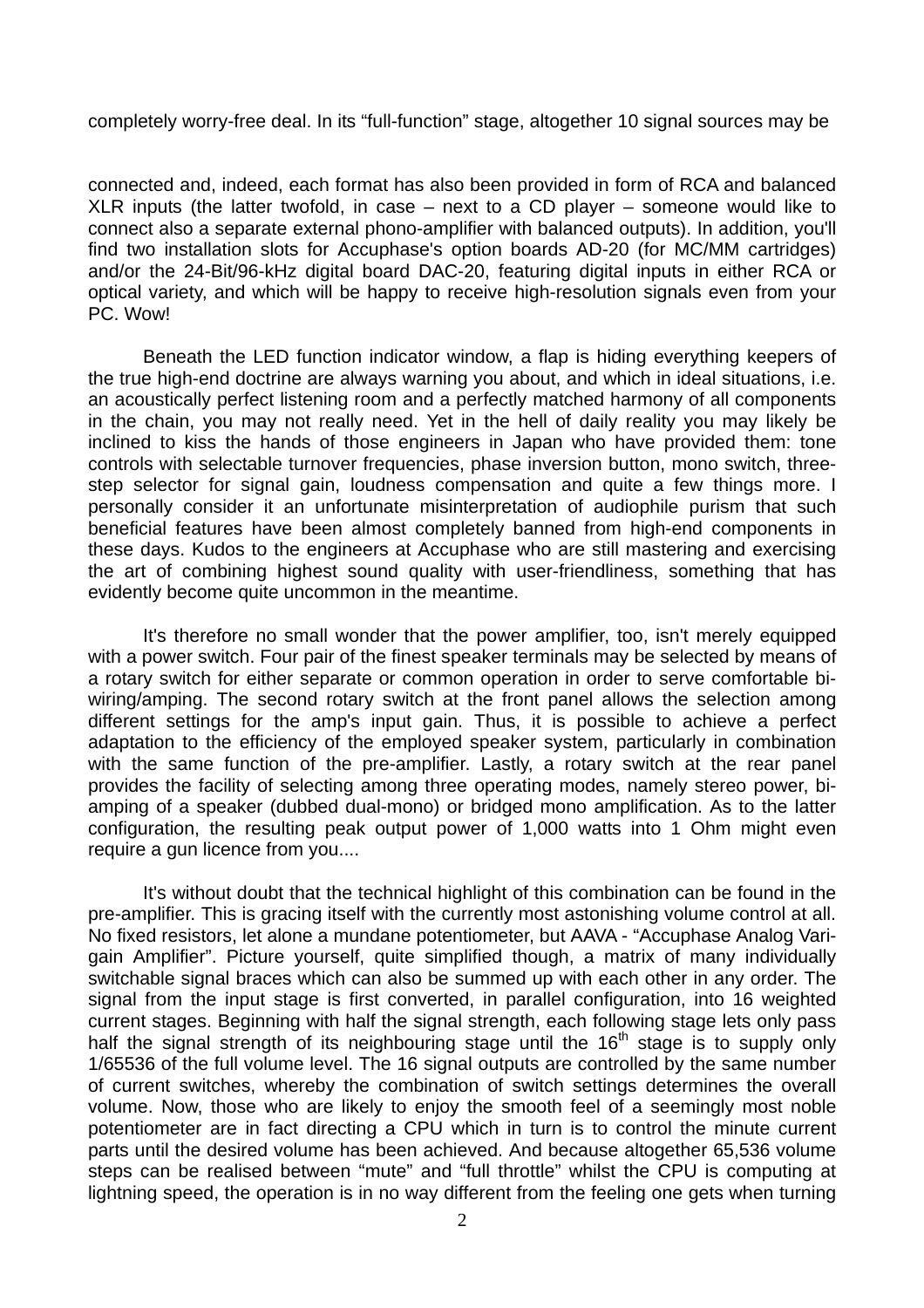a knob linked to a well-made conventional potentiometer. Better still: AAVA eliminates the annoying changes of impedance inherent in any potentiometer by principle. And much better still: with the AAVA circuit boards – presumably 90% of the space inside the C-2110 is occupied by the power supply and AAVA boards – balance control and gain pre-set can as well be realised in an elegant and sonically neutral manner.

By the way, Accuphase favours current to voltage not only in the AAVA circuitry. It's because current lines are by far less susceptible to disturbances than voltage conduction. This and other merits are employed by the Japanese in many ways and you'll find these principles also in the power amplifier P-4100 where an emphasis is put on current feedback. In addition, another abbreviation is encountered in both pre- and power amplifier where it stands for low noise: MCS, in full "Multiple Circuit Summing", meaning the parallel configuration of identical circuits. Input and driver stage are designed in this way.

 As an ultimate distinctive feature, Accuphase refers to the implementation of "instrumentation amplifiers" in the power stage of the P-4100. This elaborate circuitry variant of balanced differential amplifiers with both high input impedance and common mode rejection ratio, as well as wide-frequency band and low noise is indeed a good choice in the overall balanced circuitry of the P-4100. Actually, instrumentation amplifiers by themselves are all but a novelty and are available in excellent quality in form of ICs. Nonetheless, Accuphase has tailored them with individual components – well, that's how they are, those perfectionists in Yokohama.

 The handling of amplifiers from Accuphase is among the most pleasant experiences one is to encounter in the daily practise of reviewing. The jacks and switches – simply marvellous. Checking the electrical phase by ear is a breeze, and in particular the preamplifier is acutely responding towards the wrong phase. What follows is a generous break-in time – an absolute must, as it turned out after round about one week of sucking at the wall socket. Power consumption, while running idle, can be considered economically justifiable as the power amp would suggest, which runs merely hand-hot.

Speaking of current and phase, I've found just a minute beauty patch on the otherwise spotless champagne-coloured waistcoat of the Accuphase amps: the IEC sockets at the rear side have no phase mark. Even though Accuphase is said to spare no efforts to painstakingly check each device and hence should know about each (different!) phasing. This has been conveyed to me by P.I.A. [the Accuphase distributor in Germany] upon request, Well then...!

 Because it' is often missed out – whilst I personally consider it an essential feature for buying – the headphone output is to be evaluated first. With the Grado SR 80 it offers a splendid performance, indeed. It takes care of drive in the basses, stunning dynamics and a finely divided spatiality throughout. The sonic character is on the clear, non-euphonic side. Had I had an extension cord at hand, I could have been intimately immerged in sound for many pleasant evenings in my listening room, which unfortunately is separated from the bedroom by merely a 3.12-inch thick "wall".

 More than just an honourable mentioning deserve the two boards optionally offered by Accuphase for the C-2110, namely phono board AD-20 and D/A-converter DAC-20, which I immediately mounted after having finally positioned the pre-amp. A really easy task of which the only caveat was to switch the pre-amp off beforehand. I would like to state right now that both boards are so good to please even the most discriminating listeners.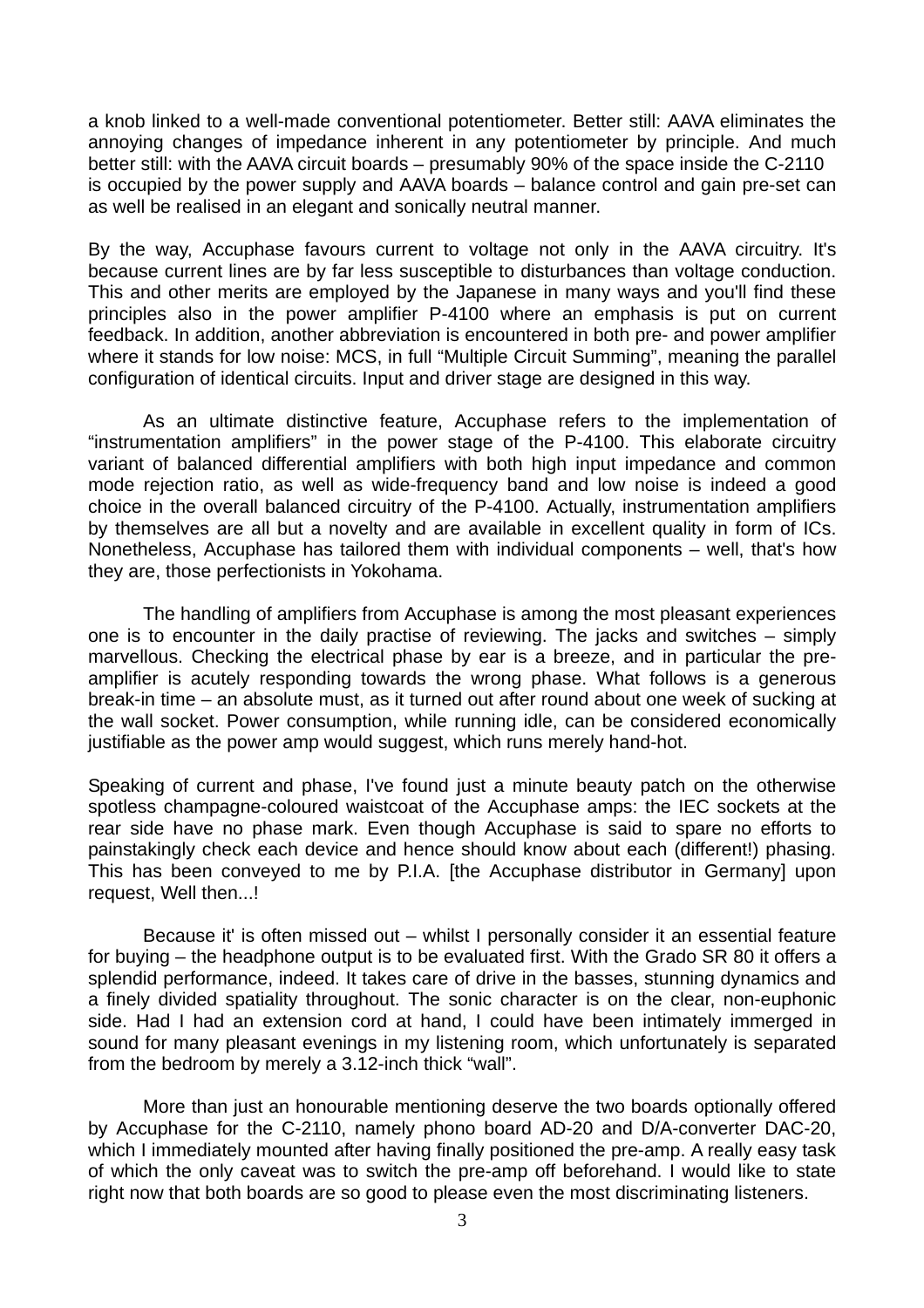To lose against the Meridian 508/24 is really no shame. This digital warrior from Great Britain can still stand up to some of the most recent and noble makes of CD players, owing to its emphatically fluent, "analogue" rendition. Yet only by direct comparison the Accuphase-board seems to be a tad less lucent and is keeping its composure while the Meridian was acting with more verve. Are there perhaps differences of character between England and Japan? Yes, why not? Hopefully, the globalisation of tastes has not yet progressed so far...

No, the DAC-20 can make music at the highest level, whereby the clear delineation from my CD player happened in full awareness of the fact that a prospective buyer of the C-2110 has either already got an outstanding digital player, or – encouraged by the potential of the C-2110 – is to acquire one (why not from the same maker?) in the near future. In this context the DAC-20 could well be the ideal link for other suppliers of digital signals, like for instance a computer based playback system or a digital broadcast tuner, which could eventually be supported by the DAC-20 to skyrocketing sound.

 The AD-20 phono board is really good. I had to go through some sweeping comparisons with my Lehmann Black Cube SE whereupon in the end I was to encounter two philosophies rather than two quality levels. The Accuphase equalizer draws a large picture. This was particularly standing out during a side-by-side comparison with the small black Lehmann-cube, which grouped the musicians closer together and half a step behind the speaker's plane. From there the music was projected like clockwork to the guts, legs or hearts of the listeners, according to requirements. The Japanese emerged as being a true high-ender right into the tips of your hair as well as a purveyor of information. In that I couldn't believe how scrupulous this board is following the oscillations in the grooves, I listened all the way through those records which I usually sample-play at selected tracks only. Whereupon I had several more LPs playing through during this listening session. Such was my astonishment!

 The studio production *Duets* by bass player Rob Wasserman was sleeping in my record rack much too long. Alone the mind-blowing "Angel Eyes" with Cheryl Bentyne would be an eligible nominee on my list "Eleven Favourites" for the notorious desert island. Likewise, the distorted guitar in the duo with Lou Reed had a sound as if his valve amplifier would be standing on the floor three yards away from me. The virtual space in "Brothers" from which Bobby McFerrin, by employing his unique vocal acrobatics and body percussions, is passing balls to the bass player. The marvellous twang and irresistibly bothersome voice of Rickie Lee Jones in "The Moon Is Made Of Gold". Altogether a stunning stimulant by high-end standards. Simply put: this AD-20 board is more than just a well-intentioned option. It's in fact a potential giant killer.

 The combination of C-2110 and P-4100 turns out to be a surprisingly unobtrusive work of art. Owing to their authoritative visual and haptic appearance, I had rather expected a powerful demonstration of predominance. Instead, these components are doing exactly what the connotation "accurate" in the company's name implies: the objective is to achieve maximum listening pleasure through maximum accuracy. It is not the point to "do" something but simply to avoid shortcomings and to eliminate disturbances. How else could the remark by Winfried Andres [the sales manager of P.I.A.] be understood – namely that a particular development has resulted in a clearer rendition of "F" consonants – but a commitment to perfection?